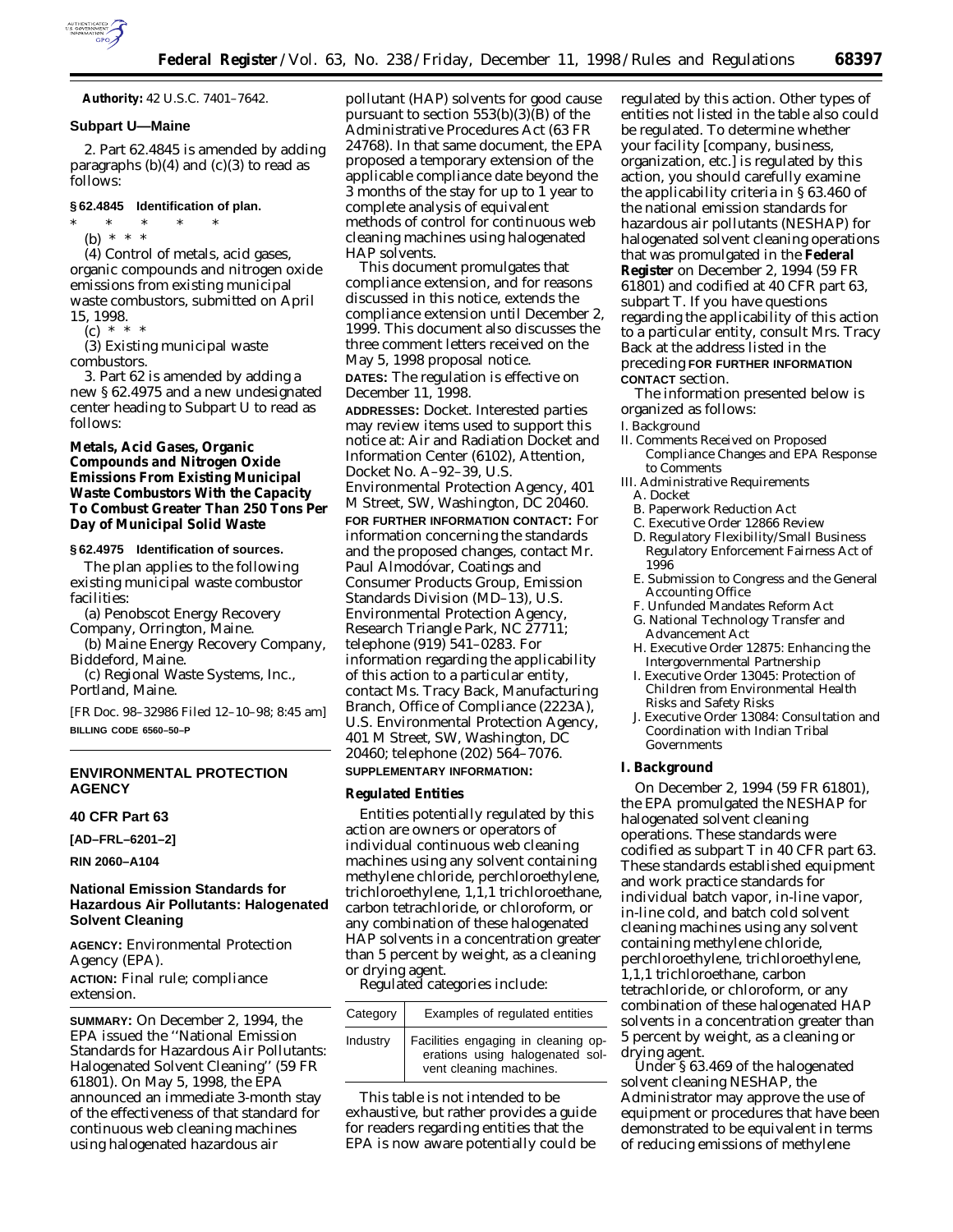chloride, perchloroethylene, trichloroethylene, 1,1,1 trichloroethane, carbon tetrachloride, or chloroform to the atmosphere, to those prescribed for compliance within a specified paragraph of the NESHAP.

After the rule was promulgated, two owners and operators of affected halogenated solvent cleaning machines requested approval for equivalent methods of control determinations for their continuous web cleaning machines because the final rule did not address their situation. In addition, the EPA has become aware of several other continuous web cleaning machines experiencing difficulties in determining how to comply with the NESHAP. In each case, the emission control requirements specified by the NESHAP would be difficult or impossible to implement due to the operating and emission characteristics of these machines. Without any action by the EPA to the contrary, individual case-bycase equivalency determinations would be required to ensure that each machine is applying alternative control measures that achieve the same or better emission reductions as the NESHAP-required controls. Such a case-by-case approach would be unduly burdensome for both the affected sources and the EPA. Therefore, the EPA is conducting an evaluation of methods of control for all continuous web cleaning machines to determine which emission control measures would be equivalent to the NESHAP.

As discussed below, the compliance extension promulgated today will allow sufficient time for the EPA to complete the evaluation of equivalent control technologies for continuous web cleaning machines, as well as time for industry to implement any required changes.

### **II. Comments Received on Proposed Compliance Changes and EPA Response to Comments**

Three comment letters were received on the proposed extension of the compliance date for continuous web cleaning machines. All of these comments were from industrial facilities who believed that their operations fit the definition of ''continuous web cleaning.'' These comments have been included in the docket to the Halogenated Solvent Cleaning NESHAP (Docket No. A–92–39) as Items VI–D–01 through VI–D–03.

Each of these facilities commented on the proposed compliance extension, as well as provided additional information for consideration by the EPA during the review and analysis of continuous web cleaning machines. Because there were

only three comment letters, no separate response to comment document has been prepared. This preamble serves as the only summary of the comments received on the proposed compliance extension.

The data provided by the commenters supported the EPA's conclusion that the continuous web cleaning machines warrant further evaluation. The design and operation, and, therefore, the emissions characteristics of these machines are different from the solvent cleaning machines (e.g., batch cold cleaning machines, in-line cleaning machines) that the EPA evaluated during the NESHAP development process. The types of units discussed in the comment letters as potentially fitting the definition of continuous web cleaners include web crawlers, wire drawers, thin strip cleaning machines, and photographic film cleaning equipment. According to the commenters, none of these units can unambiguously be classified as either a ''batch cold cleaning machine'' or as an ''in-line cold cleaning machine.''

All of the commenters supported the EPA's proposal to extend the comment period by 1 year. One commenter stated that a 1 year extension would not be sufficient to achieve compliance. As an alternative, the commenter recommended a minimum of 18 months after the promulgation of final standards applicable to continuous web cleaning machines. The commenter stated that the additional time would allow for the retrofit of existing equipment or the installation of new equipment if required by the revised rule.

The EPA shares the concern of the commenter that a 1 year extension to August 3, 1999 may not be sufficient time to allow both the EPA's analysis and a facility's compliance with the new requirements for these type of solvent cleaning machines. However, the EPA does not believe at this time that 18 months after the promulgated equivalency determination will be required. The time required for compliance with the new requirements will largely depend on the types of modification or enhancements required by the affected sources. Since the EPA agrees that some additional time will be necessary, the EPA is promulgating a small extension to the proposed August 3, 1999 date. The EPA will review this date during development of requirements for continuous web cleaning machines and may revise the date, if warranted. In today's action, the EPA is extending the compliance extension until December 2, 1999. The EPA currently believes that this will allow sufficient time for the EPA to

conduct the technical analysis, propose and promulgate the equivalency determination for continuous web cleaners, and for industry to comply with such requirements. This date is also linked to the original compliance date of December 2, 1997, which should help to provide consistent dates for ongoing reports to the regulating agencies.

### **III. Administrative Requirements**

#### *A. Docket*

Docket A–92–39 is an organized and complete file of all of the information submitted to, or otherwise considered by, the EPA in the development of this rulemaking. The docket is a dynamic file, since material is added throughout the rulemaking development. The docketing system is intended to allow members of the public to readily identify and locate documents to enable them to participate effectively in the rulemaking process. The contents of the docket serves as the record in case of judicial review (except for interagency review materials) (section  $307(d)(7)(A)$ of the Clean Air Act, 42 U.S.C.  $7607(d)(7)(A)$ ).

## *B. Paperwork Reduction Act*

There are no additional information collection requirements contained in this final action. Therefore, approval under the provisions of the Paperwork Reduction Act, 44 U.S.C. 3501, *et seq.*, is not required.

#### *C. Executive Order 12866 Review*

Under Executive Order 12866, the EPA must determine whether a regulatory action is ''significant'' and, therefore, subject to Office of Management and Budget (OMB) review and the requirements of the Executive Order. The Executive Order defines ''significant'' regulatory action as one that is likely to lead to a rule that may:

(1) Have an annual effect on the economy of \$100 million or more or adversely affect in a material way the economy, a sector of the economy, productivity, competition, jobs, the environment, public health or safety in State, local, or tribal governments or communities;

(2) create a serious inconsistency or otherwise interfere with an action taken or planned by another agency;

(3) materially alter the budgetary impact of entitlements, grants, user fees, or loan programs or the rights and obligations of recipients thereof; or

(4) raise novel legal or policy issues arising out of legal mandates, the President's priorities, or the principles set forth in the Executive Order.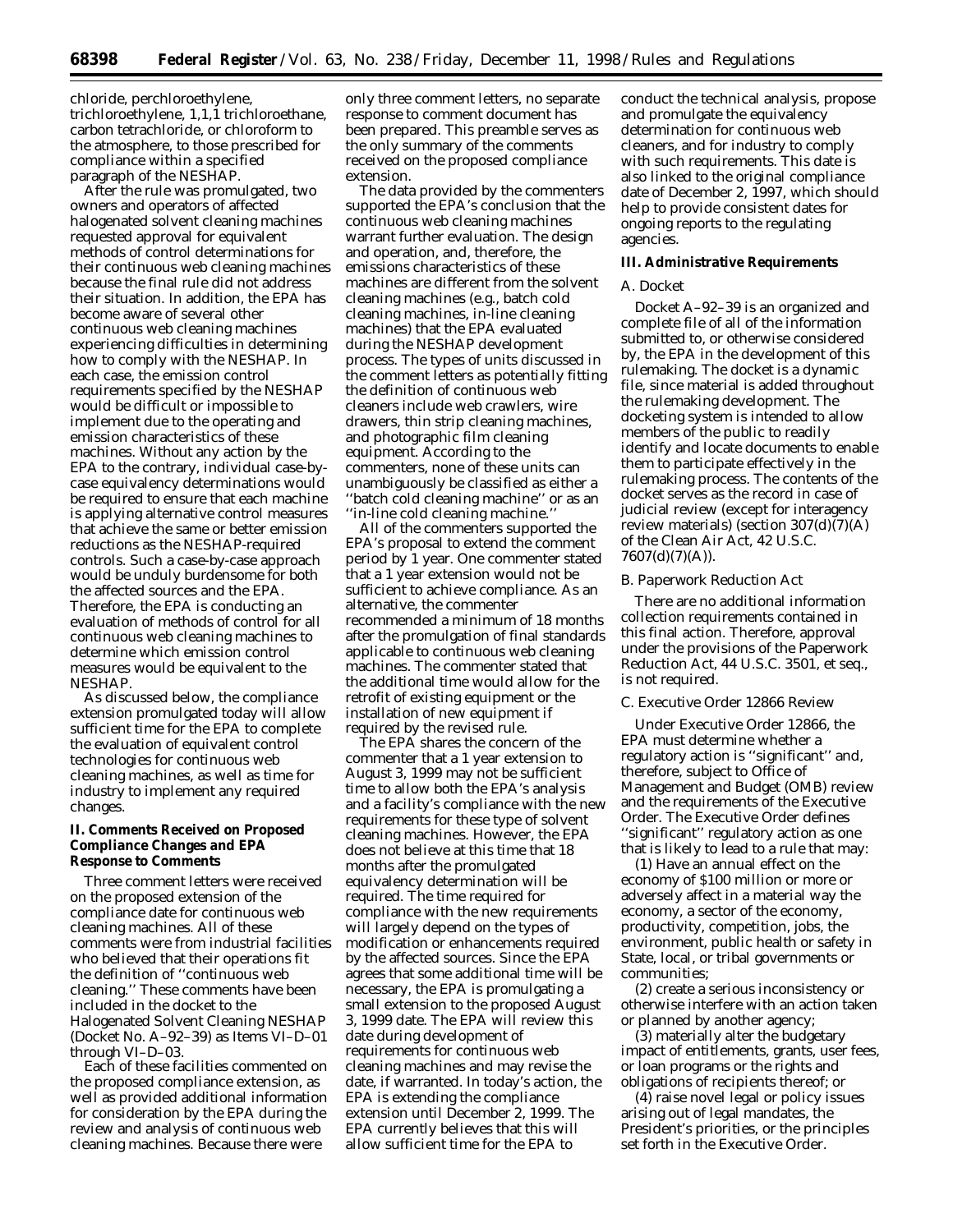Pursuant to the terms of the Executive Order, the EPA has determined that this final rule is not a ''significant regulatory action'' within the meaning of the Executive Order. The amendments issued today extend the compliance date for continuous web cleaning machines. These amendments do not add any new control requirements. Therefore, this regulatory action is considered ''not significant'' and OMB review is not required.

## *D. Regulatory Flexibility/Small Business Regulatory Enforcement Fairness Act of 1996*

The Regulatory Flexibility Act of 1980 (5 U.S.C. 601, *et seq.*), as amended by the Small Business Regulatory Enforcement Fairness Act (SBREFA) of 1996, requires the EPA to give special consideration to the effect of Federal regulations on small entities and to consider regulatory options that might mitigate any such impacts. The EPA is required to prepare a regulatory flexibility analysis and coordinate with small entity stakeholders if the Agency determines that a rule will have a significant economic impact on a substantial number of small entities.

The EPA has determined that it is not necessary to prepare a regulatory flexibility analysis in connection with this final amendment to the rule because the compliance extension for continuous web cleaning machines will not have a significant economic impact on a substantial number of small entities. Small entities include small businesses, small not-for-profit enterprises, and small government jurisdictions. See the April 22, 1994 **Federal Register** (59 FR 19449) for the basis for this determination. The changes to the rule merely extend the compliance date for continuous web cleaning machines and, therefore, do not create any additional burden for any of the regulated entities.

## *E. Submission to Congress and the General Accounting Office*

The Congressional Review Act, 5 U.S.C. 801, *et seq.*, as added by the SBREFA of 1996, generally provides that before a rule may take effect, the agency promulgating the rule must submit a rule report, which includes a copy of the rule, to each House of the Congress and to the Comptroller General of the United States. The EPA will submit a report containing this rule and other required information to the United States Senate, the United States House of Representatives, and the Comptroller General of the United States prior to publication of the rule in the **Federal Register**. A major rule cannot take effect

until 60 days after it is published in the **Federal Register**. This action is not a ''major rule'' as defined by 5 U.S.C. 804(2). This rule will be effective December 11, 1998.

### *F. Unfunded Mandates Reform Act*

Under section 202 of the Unfunded Mandates Reform Act of 1995 (''Unfunded Mandates Act''), signed into law on March 22, 1995, the EPA must prepare a budgetary impact statement to accompany any proposed or final rule that includes a Federal mandate that may result in estimated costs to State, local, or tribal governments in the aggregate, or to the private sector, of \$100 million or more in any one year. Under section 205, the EPA must select the least costly, most cost-effective, or least burdensome alternative that achieves the objectives of the rule and is consistent with statutory requirements. Section 203 requires the EPA to establish a plan for informing and advising any small governments that may be significantly or uniquely impacted by the rule.

The EPA has determined that the action promulgated today does not include a Federal mandate that may result in estimated costs of \$100 million or more to either State, local, or tribal governments in the aggregate or to the private sector in any one year. Therefore, the requirements of sections 202 and 205 of the Unfunded Mandates Act do not apply to this action. The EPA has likewise determined that the action promulgated today does not include any regulatory requirements that might significantly or uniquely affect small governments. Thus, today's action is not subject to the requirements of section 203 of the Unfunded Mandates Act.

# *G. National Technology Transfer and Advancement Act*

Section 12(d) of the National Technology Transfer and Advancement Act (the NTTAA) of 1995, Public Law 104–113, section 12(d) (15 U.S.C. 272 note), directs the EPA to use voluntary consensus standards in its regulatory activities unless to do so would be inconsistent with applicable law or otherwise impractical. Voluntary consensus standards are technical standards (e.g., materials specifications, test methods, sampling procedures, business practices, etc.) that are developed or adopted by voluntary consensus standard bodies. The NTTAA requires the EPA to provide Congress, through OMB, explanations when the Agency decides not to use available and applicable voluntary consensus standards.

This regulatory action extends the compliance date for continuous web cleaning machines. Thus, this action does not involve any technical standards that would require the EPA to consider voluntary consensus standards pursuant to section 12(d) of the NTTAA.

### *H. Executive Order 12875: Enhancing Intergovernmental Partnership*

Under Executive Order 12875, the EPA may not issue a regulation that is not required by statute and that creates a mandate upon a State, local, or tribal government, unless the Federal government provides the funds necessary to pay the direct compliance costs incurred by those governments, or EPA consults with those governments. If the EPA complies by consulting, Executive Order 12875 requires the EPA to provide to the OMB a description of the extent of the EPA's prior consultation with representatives of affected State, local, and tribal governments, the nature of their concerns, copies of any written communications from the governments, and a statement supporting the need to issue the regulation. In addition, Executive Order 12875 requires the EPA to develop an effective process permitting elected officials and other representatives of State, local, and tribal governments ''to provide meaningful and timely input in the development of regulatory proposals containing significant unfunded mandates.''

Today's amendments to the rule do not create a mandate on State, local, or tribal governments. The amendments do not impose any enforceable duties on these entities. Accordingly, the requirements of section 1(a) of Executive Order 12875 do not apply to this rule.

### *I. Executive Order 13045: Protection of Children From Environmental Health Risks and Safety Risks*

Executive Order 13045, ''Protection of Children from Environmental Health Risks and Safety Risks'' (62 FR 19885, April 23, 1997), applies to any rule that: (1) is determined to be ''economically significant'' as defined under Executive Order 12866, and (2) concerns an environmental health or safety risk that the EPA has reason to believe may have a disproportionate effect on children. If the regulatory action meets both criteria, the EPA must evaluate the environmental health or safety effects of the planned rule on children, and explain why the planned regulation is preferable to other potentially effective and reasonably feasible alternatives considered by the Agency.